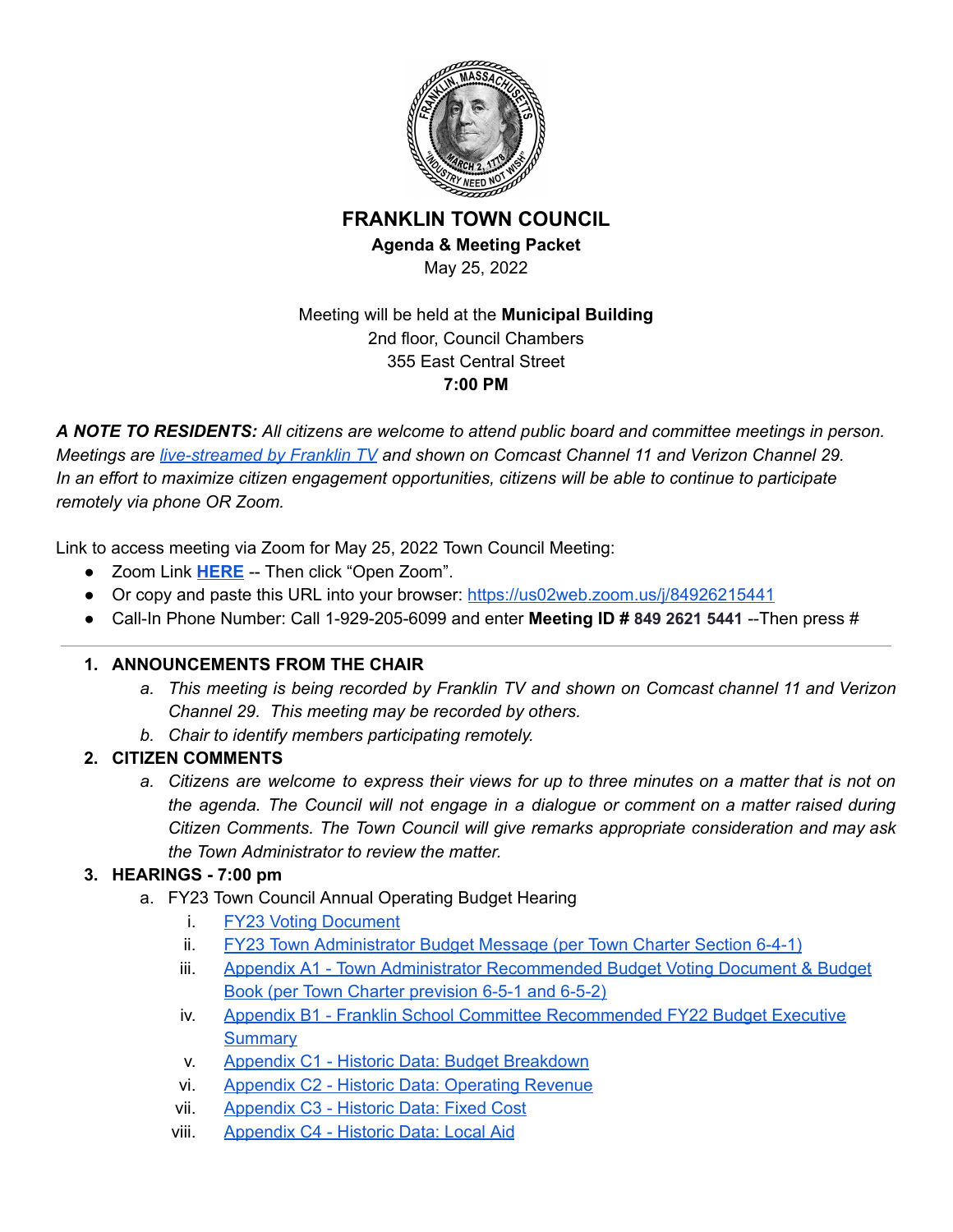- ix. [Appendix](https://www.franklinma.gov/sites/g/files/vyhlif6896/f/uploads/appendix_c5_local_receipts_1.pdf) C5 Historic Data: Local Receipts
- x. Appendix C6 Historic Data: [Assessments](https://www.franklinma.gov/sites/g/files/vyhlif6896/f/uploads/appendix_c6_assessments.pdf)
- xi. [Appendix](https://www.franklinma.gov/sites/g/files/vyhlif6896/f/uploads/appendix_c7_new_growth.pdf) C7 Historic Data: New Growth
- xii. [Appendix](https://www.franklinma.gov/sites/g/files/vyhlif6896/f/uploads/appendix_c8_free_cash_balances.pdf) C8 Historic Data: Free Cash Balances
- xiii. [Appendix](https://www.franklinma.gov/sites/g/files/vyhlif6896/f/uploads/appendix_c9_fc_re.pdf) C9 Historic Data: FC & RE
- xiv. Appendix D1 [Stormwater](https://www.franklinma.gov/sites/g/files/vyhlif6896/f/uploads/franklin_stormwater_mailer_2021.pdf) Brochure and Summary
- xv. Appendix D2 DPW Director Brutus Cantoreggi [Stormwater](https://www.franklinma.gov/sites/g/files/vyhlif6896/f/uploads/_stormwater_council_outreach_2019_2.pdf) Ad-Hoc Committee **[Presentation](https://www.franklinma.gov/sites/g/files/vyhlif6896/f/uploads/_stormwater_council_outreach_2019_2.pdf)**
- xvi. Appendix E1 [COVID-19](https://www.franklinma.gov/town-budget/pages/pandemic-related-stimulus-funds) Federal Stimulus Update

## **4. ADJOURN**

*Note:*

*Two-Thirds Vote: requires 6 votes Majority Vote: requires majority of members present and voting*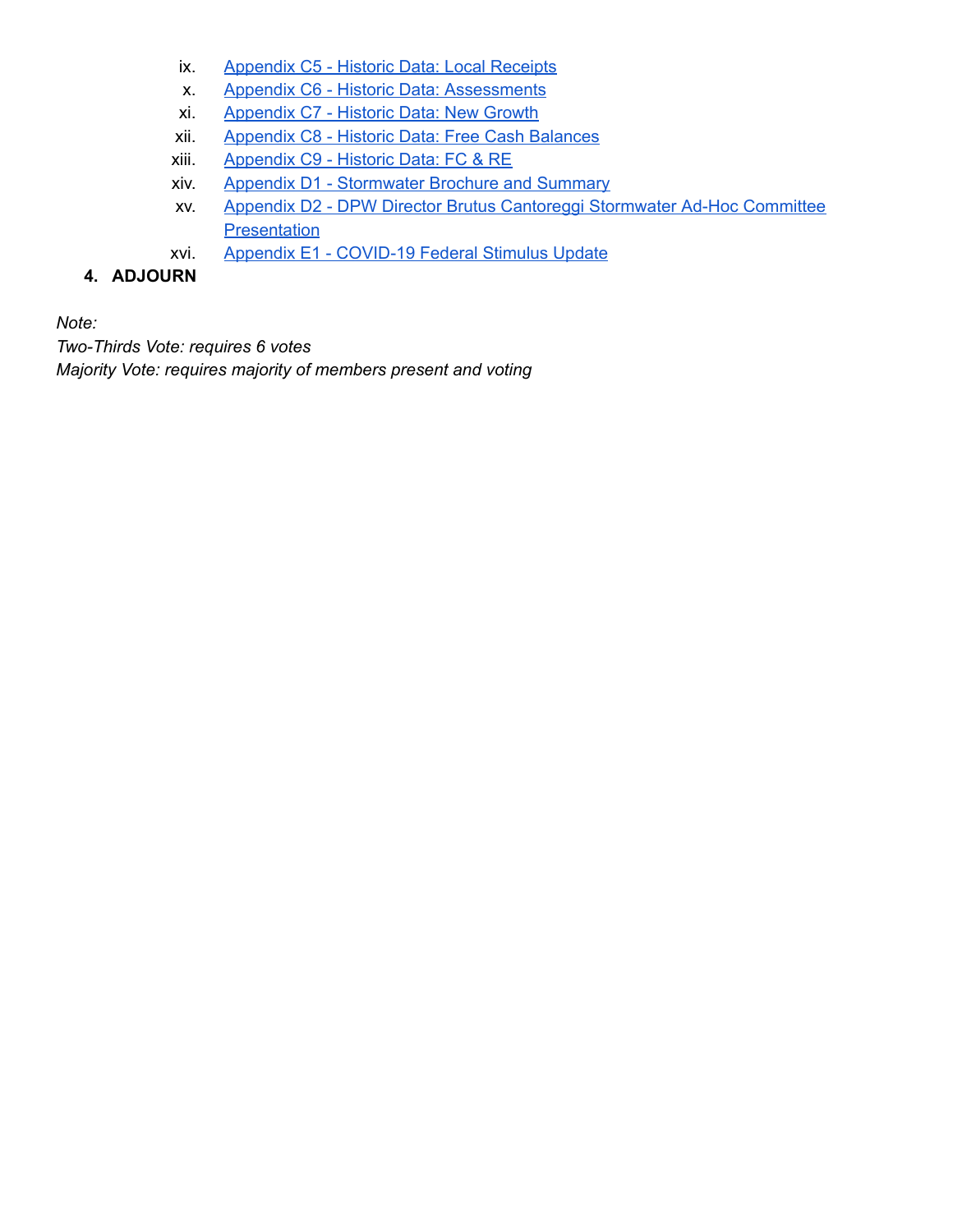|     | Dept. Department                     | FY 2021<br><b>Town Council</b><br><b>Final</b> | FY 2022<br><b>Town Council</b><br><b>Final</b> | FY 2023<br><b>Department</b><br><b>Request</b> | FY 2023<br><b>Town Admin</b><br><b>Recommend</b> | FY 2023<br><b>Fincom</b><br><b>Recommend</b> | FY 2023<br><b>Town Council</b><br><b>Final</b> |
|-----|--------------------------------------|------------------------------------------------|------------------------------------------------|------------------------------------------------|--------------------------------------------------|----------------------------------------------|------------------------------------------------|
| 111 | TOWN COUNCIL                         |                                                |                                                |                                                |                                                  |                                              |                                                |
|     | <b>EXPENSES</b>                      | 4,000                                          | 4,000                                          | 4,000                                          | 4,000                                            | 4,000                                        |                                                |
|     |                                      | 4,000                                          | 4,000                                          | 4,000                                          | 4,000                                            | 4,000                                        |                                                |
| 123 | TOWN ADMINISTRATOR                   |                                                |                                                |                                                |                                                  |                                              |                                                |
|     | PERSONAL SERVICES                    | 377,228                                        | 390,485                                        | 391,083                                        | 391,083                                          | 391,083                                      |                                                |
|     | <b>EXPENSES</b>                      | 13,700                                         | 33,750                                         | 34,532                                         | 34,532                                           | 34,532                                       |                                                |
|     |                                      | 390,928                                        | 424,235                                        | 425,615                                        | 425,615                                          | 425,615                                      |                                                |
| 131 | <b>FINANCE COMMITTEE</b>             |                                                |                                                |                                                |                                                  |                                              |                                                |
|     | <b>EXPENSES</b>                      | 1,500                                          | 1,500                                          | 1,500                                          | 1,500                                            | 1,500                                        |                                                |
|     |                                      | 1,500                                          | 1,500                                          | 1,500                                          | 1,500                                            | 1,500                                        |                                                |
| 135 | <b>COMPTROLLER</b>                   |                                                |                                                |                                                |                                                  |                                              |                                                |
|     | PERSONAL SERVICES                    | 471,065                                        | 493,285                                        | 491,450                                        | 491,450                                          | 491,450                                      |                                                |
|     | <b>EXPENSES</b>                      | 70,150                                         | 75,150                                         | 81,300                                         | 81,300                                           | 81,300                                       |                                                |
|     |                                      | 541,215                                        | 568,435                                        | 572,750                                        | 572,750                                          | 572,750                                      |                                                |
| 141 | <b>BOARD OF ASSESSORS</b>            |                                                |                                                |                                                |                                                  |                                              |                                                |
|     | PERSONAL SERVICES                    | 368,803                                        | 327,321                                        | 327,321                                        | 327,321                                          | 327,321                                      |                                                |
|     | <b>EXPENSES</b>                      | 94,350                                         | 99,900                                         | 99,900                                         | 99,900                                           | 99,900                                       |                                                |
|     |                                      | 463,153                                        | 427,221                                        | 427,221                                        | 427,221                                          | 427,221                                      |                                                |
| 147 | TREASURER/COLLECTOR                  |                                                |                                                |                                                |                                                  |                                              |                                                |
|     | PERSONAL SERVICES                    | 328,401                                        | 390,892                                        | 379,142                                        | 379,142                                          | 379,142                                      |                                                |
|     | <b>EXPENSES</b>                      | 91,105                                         | 91,105                                         | 91,105                                         | 91,105                                           | 91,105                                       |                                                |
|     |                                      | 419,506                                        | 481,997                                        | 470,247                                        | 470,247                                          | 470,247                                      |                                                |
| 151 | <b>LEGAL SERVICES</b>                |                                                |                                                |                                                |                                                  |                                              |                                                |
|     |                                      |                                                |                                                |                                                |                                                  |                                              |                                                |
|     | PERSONAL SERVICES<br><b>EXPENSES</b> | 107,584<br>60,000                              | 109,736<br>60,000                              | 109,736<br>60,000                              | 109,736<br>60,000                                | 109,736<br>60,000                            |                                                |
|     |                                      | 167,584                                        | 169,736                                        | 169,736                                        | 169,736                                          | 169,736                                      |                                                |
|     |                                      |                                                |                                                |                                                |                                                  |                                              |                                                |
| 152 | <b>HUMAN RESOURCES</b>               |                                                |                                                |                                                |                                                  |                                              |                                                |
|     | PERSONAL SERVICES                    | 170,845                                        | 174,261                                        | 241,532                                        | 241,532                                          | 241,532                                      |                                                |
|     | <b>EXPENSES</b>                      | 28,630                                         | 53,650                                         | 34,750                                         | 34,750                                           | 34,750                                       |                                                |
|     |                                      | 199,475                                        | 227,911                                        | 276,282                                        | 276,282                                          | 276,282                                      |                                                |
| 155 | <b>INFORMATION TECHNOLOGY</b>        |                                                |                                                |                                                |                                                  |                                              |                                                |
|     | PERSONAL SERVICES                    |                                                | 37,500                                         | 37,645                                         | 37,645                                           | 37,645                                       |                                                |
|     | <b>EXPENSES</b>                      | 293,693                                        | 307,706                                        | 384,597                                        | 384,597                                          | 384,597                                      |                                                |
|     |                                      | 293,693                                        | 345,206                                        | 422,242                                        | 422,242                                          | 422,242                                      |                                                |
| 161 | <b>TOWN CLERK</b>                    |                                                |                                                |                                                |                                                  |                                              |                                                |
|     | PERSONAL SERVICES                    | 175,851                                        | 208,014                                        | 198,019                                        | 198,019                                          | 198,019                                      |                                                |
|     | <b>EXPENSES</b>                      | 16,746                                         | 20,550                                         | 19,650                                         | 19,650                                           | 19,650                                       |                                                |
|     |                                      | 192,597                                        | 228,564                                        | 217,669                                        | 217,669                                          | 217,669                                      |                                                |
| 164 | ELECTION & REGISTRATION              |                                                |                                                |                                                |                                                  |                                              |                                                |
|     | PERSONAL SERVICES                    | 107,795                                        | 15,620                                         | 26,791                                         | 26,791                                           | 26,791                                       |                                                |
|     | <b>EXPENSES</b>                      | 36,518                                         | 31,800                                         | 34,800                                         | 34,800                                           | 34,800                                       |                                                |
|     |                                      | 144,313                                        | 47,420                                         | 61,591                                         | 61,591                                           | 61,591                                       |                                                |
| 176 | ZONING BOARD OF APPEALS              |                                                |                                                |                                                |                                                  |                                              |                                                |
|     | <b>EXPENSES</b>                      | 8,000                                          | 8,000                                          | 10,000                                         | 10,000                                           | 10,000                                       |                                                |
|     |                                      | 8,000                                          | 8,000                                          | 10,000                                         | 10,000                                           | 10,000                                       |                                                |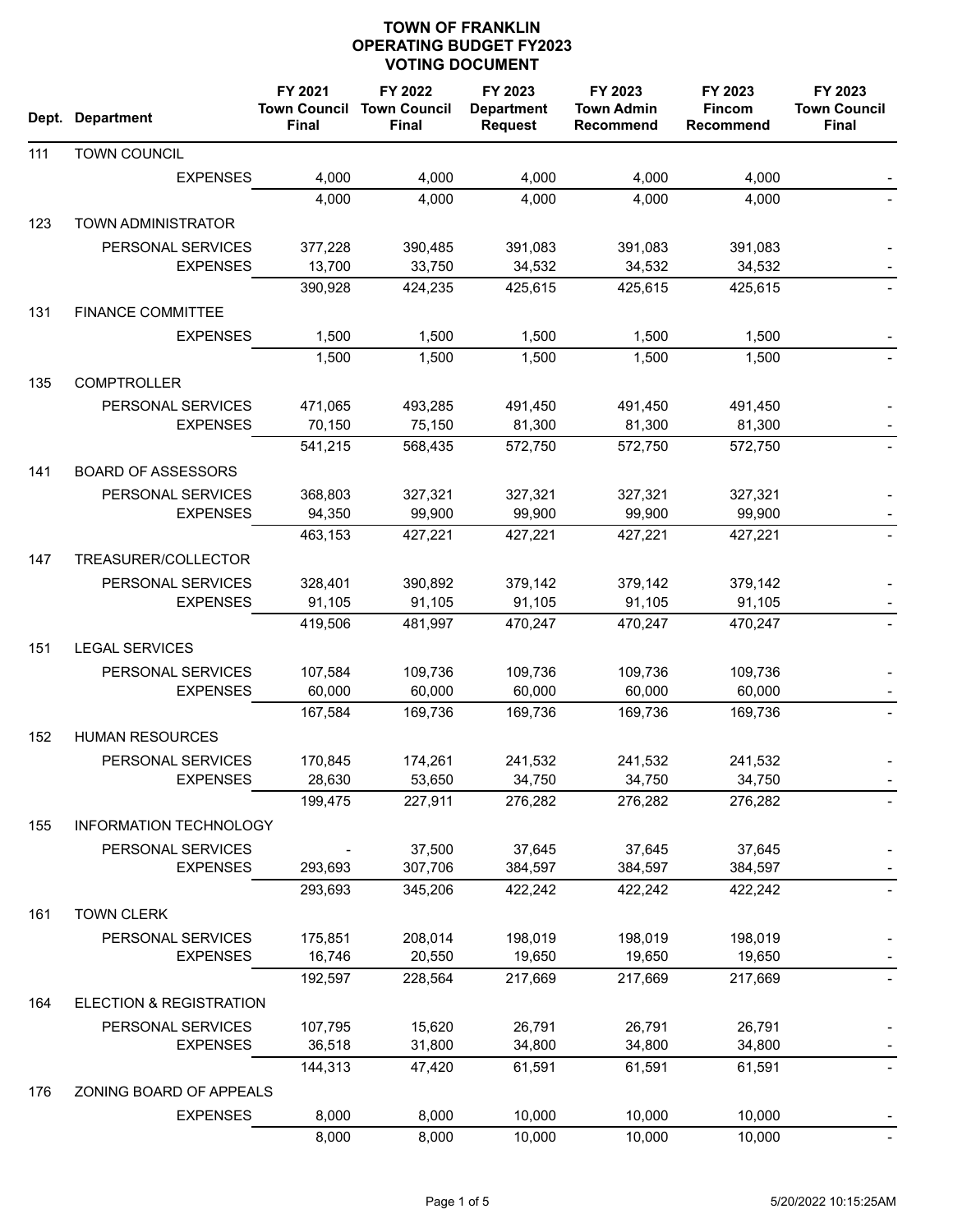|     | Dept. Department                    | FY 2021<br><b>Town Council</b><br><b>Final</b> | FY 2022<br><b>Town Council</b><br><b>Final</b> | FY 2023<br><b>Department</b><br><b>Request</b> | FY 2023<br><b>Town Admin</b><br><b>Recommend</b> | FY 2023<br><b>Fincom</b><br><b>Recommend</b> | FY 2023<br><b>Town Council</b><br>Final |  |
|-----|-------------------------------------|------------------------------------------------|------------------------------------------------|------------------------------------------------|--------------------------------------------------|----------------------------------------------|-----------------------------------------|--|
| 177 | PLANNING & GROWTH MGMT              |                                                |                                                |                                                |                                                  |                                              |                                         |  |
|     | PERSONAL SERVICES                   | 323,636                                        | 316,227                                        | 395,971                                        | 395,971                                          | 395,971                                      |                                         |  |
|     | <b>EXPENSES</b>                     | 32,300                                         | 32,300                                         | 32,300                                         | 32,300                                           | 32,300                                       |                                         |  |
|     |                                     | 355,936                                        | 348,527                                        | 428,271                                        | 428,271                                          | 428,271                                      |                                         |  |
| 184 | AGRICULTURAL COMMISSION             |                                                |                                                |                                                |                                                  |                                              |                                         |  |
|     | <b>EXPENSES</b>                     | 1,000                                          | 1,000                                          | 1,000                                          | 1,000                                            | 1,000                                        |                                         |  |
|     |                                     | 1,000                                          | 1,000                                          | 1,000                                          | 1,000                                            | 1,000                                        |                                         |  |
| 192 | PUBLIC PROPERTY & BUILDINGS         |                                                |                                                |                                                |                                                  |                                              |                                         |  |
|     | PERSONAL SERVICES                   | 2,930,726                                      | 2,861,523                                      | 2,967,959                                      | 2,967,959                                        | 2,967,959                                    |                                         |  |
|     | <b>EXPENSES</b>                     | 4,109,949                                      | 4,400,000                                      | 4,539,000                                      | 4,539,000                                        | 4,539,000                                    |                                         |  |
|     |                                     | 7,040,675                                      | 7,261,523                                      | 7,506,959                                      | 7,506,959                                        | 7,506,959                                    |                                         |  |
| 196 | <b>CENTRAL SERVICES</b>             |                                                |                                                |                                                |                                                  |                                              |                                         |  |
|     | <b>EXPENSES</b>                     | 128,000                                        | 118,700                                        | 150,500                                        | 150,500                                          | 150,500                                      |                                         |  |
|     |                                     | 128,000                                        | 118,700                                        | 150,500                                        | 150,500                                          | 150,500                                      |                                         |  |
|     | <b>Subtotal, General Government</b> | 10,351,576                                     | 10,663,975                                     | 11,145,583                                     | 11,145,583                                       | 11,145,583                                   |                                         |  |
| 210 | <b>POLICE</b>                       |                                                |                                                |                                                |                                                  |                                              |                                         |  |
|     | PERSONAL SERVICES                   | 5,438,989                                      | 5,751,420                                      | 5,866,231                                      | 5,866,231                                        | 5,866,231                                    |                                         |  |
|     | <b>EXPENSES</b>                     | 302,485                                        | 296,340                                        | 316,140                                        | 316,140                                          | 316,140                                      |                                         |  |
|     |                                     | 5,741,474                                      | 6,047,760                                      | 6,182,371                                      | 6,182,371                                        | 6,182,371                                    |                                         |  |
| 220 | <b>FIRE</b>                         |                                                |                                                |                                                |                                                  |                                              |                                         |  |
|     | PERSONAL SERVICES                   | 5,690,085                                      | 5,921,247                                      | 5,930,474                                      | 5,930,474                                        | 5,930,474                                    |                                         |  |
|     | <b>EXPENSES</b>                     | 459,076                                        | 520,500                                        | 538,800                                        | 538,800                                          | 538,800                                      |                                         |  |
|     |                                     | 6,149,161                                      | 6,441,747                                      | 6,469,274                                      | 6,469,274                                        | 6,469,274                                    |                                         |  |
| 225 | <b>REGIONAL DISPATCH</b>            |                                                |                                                |                                                |                                                  |                                              |                                         |  |
|     | <b>EXPENSES</b>                     | 447,355                                        | 435,074                                        | 610,664                                        | 610,664                                          | 610,664                                      |                                         |  |
|     |                                     | 447,355                                        | 435,074                                        | 610,664                                        | 610,664                                          | 610,664                                      |                                         |  |
| 240 | <b>INSPECTION DEPARTMENT</b>        |                                                |                                                |                                                |                                                  |                                              |                                         |  |
|     | PERSONAL SERVICES                   | 395,731                                        | 426,676                                        | 340,608                                        | 340,608                                          | 340,608                                      |                                         |  |
|     | <b>EXPENSES</b>                     | 23,820                                         | 22,712                                         | 22,712                                         | 22,712                                           | 22,712                                       |                                         |  |
|     |                                     | 419,551                                        | 449,388                                        | 363,320                                        | 363,320                                          | 363,320                                      |                                         |  |
| 292 | ANIMAL CONTROL                      |                                                |                                                |                                                |                                                  |                                              |                                         |  |
|     | <b>EXPENSES</b>                     | 76,700                                         | 77,700                                         | 80,700                                         | 80,700                                           | 80,700                                       |                                         |  |
|     |                                     | 76,700                                         | 77,700                                         | 80,700                                         | 80,700                                           | 80,700                                       |                                         |  |
|     | <b>Subtotal, Public Safety</b>      | 12,834,241                                     | 13,451,669                                     | 13,706,329                                     | 13,706,329                                       | 13,706,329                                   |                                         |  |
| 300 | <b>FRANKLIN PUBLIC SCHOOLS</b>      |                                                |                                                |                                                |                                                  |                                              |                                         |  |
|     | <b>EXPENSES</b>                     | 65,658,500                                     | 67,820,825                                     | 70,216,996                                     | 70,220,825                                       | 70,220,825                                   |                                         |  |
|     |                                     | 65,658,500                                     | 67,820,825                                     | 70,216,996                                     | 70,220,825                                       | 70,220,825                                   |                                         |  |
| 390 | TRI-COUNTY REGIONAL SCHOOL          |                                                |                                                |                                                |                                                  |                                              |                                         |  |
|     | <b>EXPENSES</b>                     | 2,504,543                                      | 2,449,637                                      | 2,540,198                                      | 2,540,198                                        | 2,540,198                                    |                                         |  |
|     |                                     | 2,504,543                                      | 2,449,637                                      | 2,540,198                                      | 2,540,198                                        | 2,540,198                                    |                                         |  |
| 395 | NORFOLK AGGIE VOC ED TUITION        |                                                |                                                |                                                |                                                  |                                              |                                         |  |
|     | <b>EXPENSES</b>                     | 47,250                                         | 37,250                                         | 66,660                                         | 66,660                                           | 66,660                                       |                                         |  |
|     |                                     | 47,250                                         | 37,250                                         | 66,660                                         | 66,660                                           | 66,660                                       |                                         |  |
|     | <b>Subtotal, Education</b>          | 68,210,293                                     | 70,307,712                                     | 72,823,854                                     | 72,827,683                                       | 72,827,683                                   |                                         |  |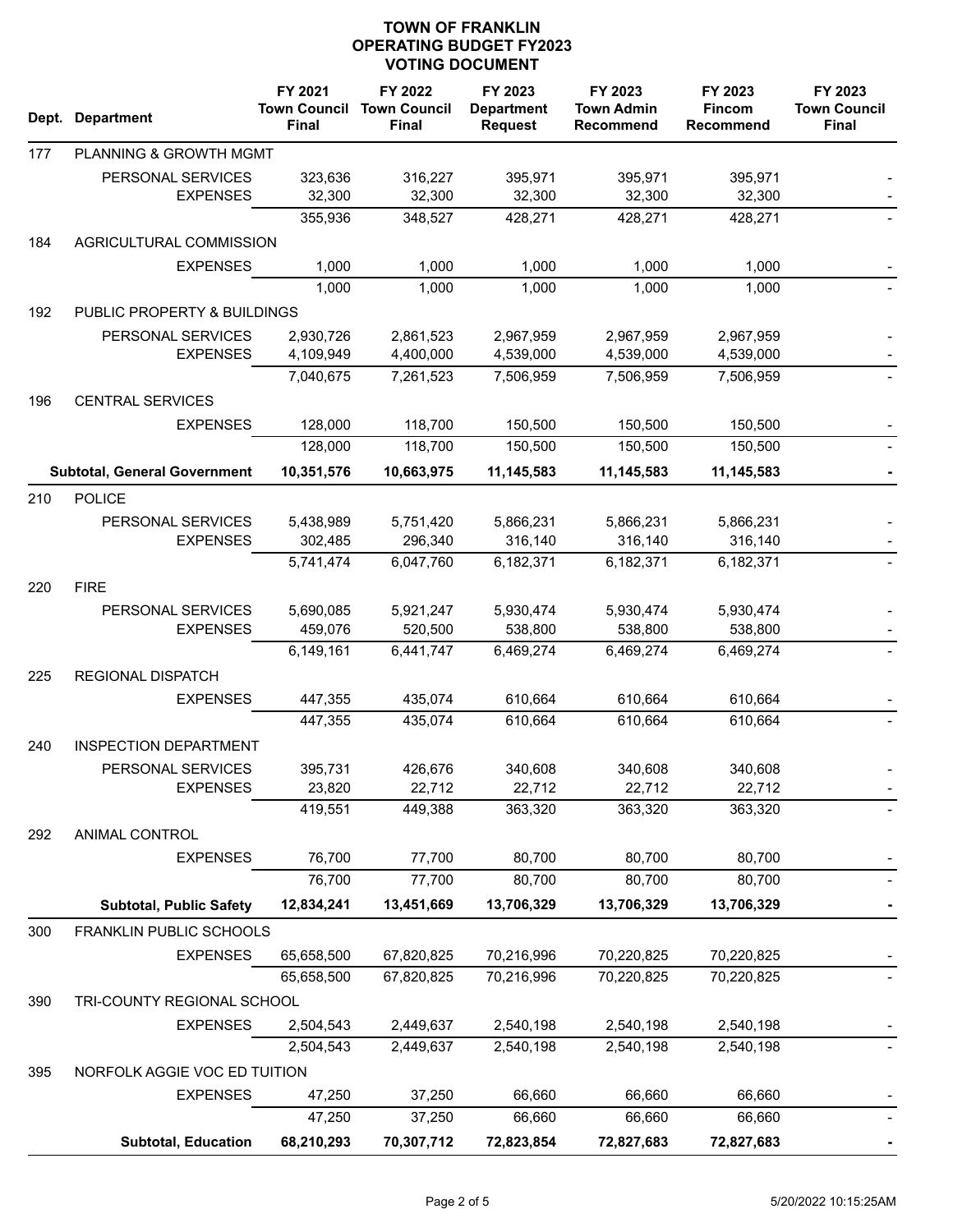| Dept. | <b>Department</b>                    | FY 2021<br><b>Town Council</b><br>Final | FY 2022<br><b>Town Council</b><br><b>Final</b> | FY 2023<br><b>Department</b><br><b>Request</b> | FY 2023<br><b>Town Admin</b><br><b>Recommend</b> | FY 2023<br><b>Fincom</b><br><b>Recommend</b> | FY 2023<br><b>Town Council</b><br><b>Final</b> |
|-------|--------------------------------------|-----------------------------------------|------------------------------------------------|------------------------------------------------|--------------------------------------------------|----------------------------------------------|------------------------------------------------|
| 422   | DPW - HIGHWAY                        |                                         |                                                |                                                |                                                  |                                              |                                                |
|       | PERSONAL SERVICES                    | 589,535                                 | 502,198                                        | 631,136                                        | 631,136                                          | 631,136                                      |                                                |
|       | <b>EXPENSES</b>                      | 679,860                                 | 553,730                                        | 545,100                                        | 545,100                                          | 545,100                                      |                                                |
|       |                                      | 1,269,395                               | 1,055,928                                      | 1,176,236                                      | 1,176,236                                        | 1,176,236                                    |                                                |
| 422   | DPW - PARK & TREE                    |                                         |                                                |                                                |                                                  |                                              |                                                |
|       | PERSONAL SERVICES                    | 585,499                                 | 516,792                                        | 529,825                                        | 529,825                                          | 529,825                                      |                                                |
|       | <b>EXPENSES</b>                      | 531,630                                 | 517,510                                        | 516,750                                        | 516,750                                          | 516,750                                      |                                                |
|       |                                      | 1,117,129                               | 1,034,302                                      | 1,046,575                                      | 1,046,575                                        | 1,046,575                                    |                                                |
| 422   | DPW - SNOW & ICE                     |                                         |                                                |                                                |                                                  |                                              |                                                |
|       | PERSONAL SERVICES                    | 221,000                                 | 203,000                                        | 203,000                                        | 203,000                                          | 203,000                                      |                                                |
|       | <b>EXPENSES</b>                      | 859,411                                 | 853,500                                        | 853,500                                        | 853,500                                          | 853,500                                      |                                                |
|       |                                      | 1,080,411                               | 1,056,500                                      | 1,056,500                                      | 1,056,500                                        | 1,056,500                                    |                                                |
| 422   | DPW - CENTRAL MOTORS                 |                                         |                                                |                                                |                                                  |                                              |                                                |
|       | PERSONAL SERVICES                    | 186,054                                 | 192,486                                        | 200,935                                        | 200,935                                          | 200,935                                      |                                                |
|       | <b>EXPENSES</b>                      | 626,300                                 | 594,800                                        | 667,900                                        | 667,900                                          | 667,900                                      |                                                |
|       |                                      | 812,354                                 | 787,286                                        | 868,835                                        | 868,835                                          | 868,835                                      |                                                |
| 422   | DPW - RECYCLING                      |                                         |                                                |                                                |                                                  |                                              |                                                |
|       | PERSONAL SERVICES                    | 63,537                                  | 81,355                                         | 84,528                                         | 84,528                                           | 84,528                                       |                                                |
|       | <b>EXPENSES</b>                      | 115,000                                 | 125,000                                        | 133,000                                        | 133,000                                          | 133,000                                      |                                                |
|       |                                      | 178,537                                 | 206,355                                        | 217,528                                        | 217,528                                          | 217,528                                      |                                                |
| 422   | DPW - ADMINISTRATION                 |                                         |                                                |                                                |                                                  |                                              |                                                |
|       |                                      |                                         |                                                |                                                |                                                  |                                              |                                                |
|       | PERSONAL SERVICES<br><b>EXPENSES</b> | 337,136<br>242,100                      | 181,369<br>162,100                             | 180,839<br>211,300                             | 180,839<br>211,300                               | 180,839<br>211,300                           |                                                |
|       |                                      | 579,236                                 | 343,469                                        | 392,139                                        | 392,139                                          | 392,139                                      |                                                |
|       |                                      |                                         |                                                |                                                |                                                  |                                              |                                                |
| 422   | DPW - STORM WATER                    |                                         |                                                |                                                |                                                  |                                              |                                                |
|       | PERSONAL SERVICES<br><b>EXPENSES</b> |                                         | 265,545<br>602,000                             | 252,414<br>677,000                             | 252,414<br>677,000                               | 252,414<br>677,000                           |                                                |
|       |                                      |                                         | 867,545                                        | 929,414                                        | 929,414                                          | 929,414                                      |                                                |
|       |                                      |                                         |                                                |                                                |                                                  |                                              |                                                |
| 422   | DPW - STREET LIGHTING                |                                         |                                                |                                                |                                                  |                                              |                                                |
|       | <b>EXPENSES</b>                      |                                         |                                                | 65,000                                         | 65,000                                           | 65,000                                       |                                                |
|       |                                      |                                         |                                                | 65,000                                         | 65,000                                           | 65,000                                       |                                                |
| 424   | DPW - STREET LIGHTING                |                                         |                                                |                                                |                                                  |                                              |                                                |
|       | <b>EXPENSES</b>                      | 100,000                                 | 50,000                                         |                                                |                                                  |                                              |                                                |
|       |                                      | 100,000                                 | 50,000                                         |                                                |                                                  |                                              |                                                |
|       | Subtotal, Dept of Public Works       | 5,137,062                               | 5,401,385                                      | 5,752,227                                      | 5,752,227                                        | 5,752,227                                    |                                                |
| 510   | <b>BOARD OF HEALTH</b>               |                                         |                                                |                                                |                                                  |                                              |                                                |
|       | PERSONAL SERVICES                    | 170,484                                 | 205,235                                        | 257,056                                        | 257,056                                          | 257,056                                      |                                                |
|       | <b>EXPENSES</b>                      | 64,000                                  | 43,500                                         | 48,400                                         | 48,400                                           | 48,400                                       |                                                |
|       |                                      | 234,484                                 | 248,735                                        | 305,456                                        | 305,456                                          | 305,456                                      |                                                |
| 541   | COUNCIL ON AGING                     |                                         |                                                |                                                |                                                  |                                              |                                                |
|       | PERSONAL SERVICES                    | 263,887                                 | 334,595                                        | 460,951                                        | 460,951                                          | 460,951                                      |                                                |
|       | <b>EXPENSES</b>                      | 6,100                                   | 6,100                                          | 6,700                                          | 6,700                                            | 6,700                                        |                                                |
|       |                                      | 269,987                                 | 340,695                                        | 467,651                                        | 467,651                                          | 467,651                                      |                                                |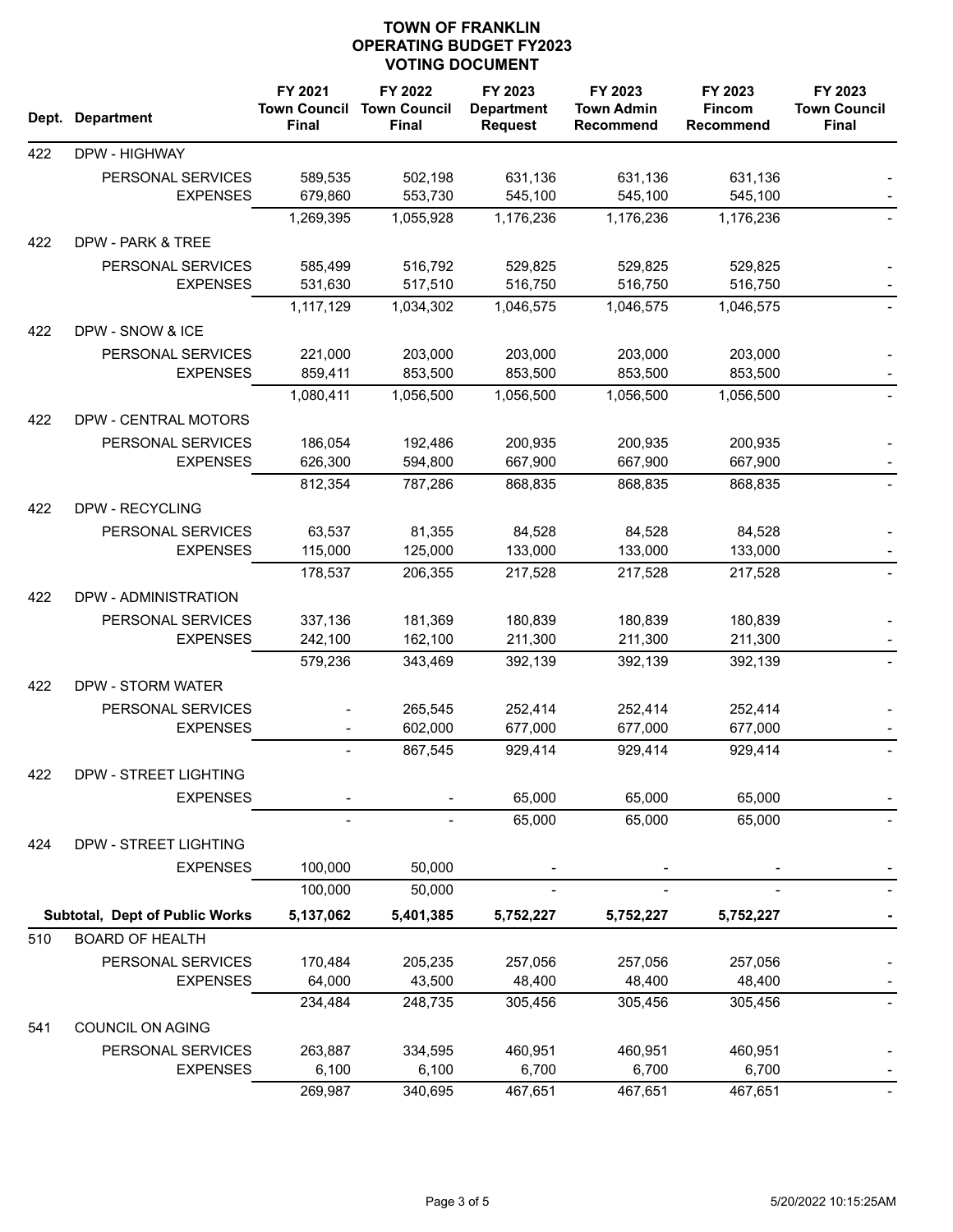| Dept. | <b>Department</b>                         | FY 2021<br><b>Town Council</b><br>Final | FY 2022<br><b>Town Council</b><br><b>Final</b> | FY 2023<br><b>Department</b><br><b>Request</b> | FY 2023<br><b>Town Admin</b><br><b>Recommend</b> | FY 2023<br><b>Fincom</b><br>Recommend | FY 2023<br><b>Town Council</b><br>Final |
|-------|-------------------------------------------|-----------------------------------------|------------------------------------------------|------------------------------------------------|--------------------------------------------------|---------------------------------------|-----------------------------------------|
| 543   | <b>VETERANS SERVICES</b>                  |                                         |                                                |                                                |                                                  |                                       |                                         |
|       | PERSONAL SERVICES                         |                                         | 73,814                                         | 89,054                                         | 89,054                                           | 89,054                                |                                         |
|       | <b>EXPENSES</b>                           | 68,023                                  | 15,700                                         | 11,115                                         | 11,115                                           | 11,115                                |                                         |
|       | <b>VETERANS SERVICES</b>                  | 184,817                                 | 158,000                                        | 165,000                                        | 165,000                                          | 165,000                               |                                         |
|       |                                           | 252,840                                 | 247,514                                        | 265,169                                        | 265,169                                          | 265,169                               |                                         |
|       | <b>Subtotal, Human Services</b>           | 757,311                                 | 836,944                                        | 1,038,276                                      | 1,038,276                                        | 1,038,276                             |                                         |
| 610   | <b>LIBRARY</b>                            |                                         |                                                |                                                |                                                  |                                       |                                         |
|       | PERSONAL SERVICES                         | 542,963                                 | 687,373                                        | 705,524                                        | 705,524                                          | 705,524                               |                                         |
|       | <b>EXPENSES</b>                           | 362,382                                 | 352,000                                        | 352,000                                        | 352,000                                          | 352,000                               |                                         |
|       |                                           | 905,345                                 | 1,039,373                                      | 1,057,524                                      | 1,057,524                                        | 1,057,524                             |                                         |
| 630   | <b>RECREATION</b>                         |                                         |                                                |                                                |                                                  |                                       |                                         |
|       | PERSONAL SERVICES<br><b>EXPENSES</b>      | 292,168<br>219,628                      | 327,986<br>273,400                             | 336,147<br>273,400                             | 336,147<br>273,400                               | 336,147<br>273,400                    |                                         |
|       |                                           | 511,796                                 | 601,386                                        | 609,547                                        | 609,547                                          | 609,547                               |                                         |
| 690   | <b>HISTORICAL MUSEUM</b>                  |                                         |                                                |                                                |                                                  |                                       |                                         |
|       | PERSONAL SERVICES                         | 29,125                                  | 29,708                                         | 29,708                                         | 29,708                                           | 29,708                                |                                         |
|       | <b>EXPENSES</b>                           | 1,000                                   | 1,000                                          | 1,000                                          | 1,000                                            | 1,000                                 |                                         |
|       |                                           | 30,125                                  | 30,708                                         | 30,708                                         | 30,708                                           | 30,708                                |                                         |
| 691   | <b>HISTORICAL COMMISSION</b>              |                                         |                                                |                                                |                                                  |                                       |                                         |
|       | <b>EXPENSES</b>                           | 4,000                                   | 4,000                                          | 4,000                                          | 4,000                                            | 4,000                                 |                                         |
|       |                                           | 4,000                                   | 4,000                                          | 4,000                                          | 4,000                                            | 4,000                                 |                                         |
| 695   | <b>CULTURAL COUNCIL</b>                   |                                         |                                                |                                                |                                                  |                                       |                                         |
|       | <b>EXPENSES</b>                           | 15,000                                  | 15,000                                         | 15,000                                         | 15,000                                           | 15,000                                |                                         |
|       |                                           | 15,000                                  | 15,000                                         | 15,000                                         | 15,000                                           | 15,000                                |                                         |
| 696   | <b>CULTURAL DISTRICT COMMITTEE</b>        |                                         |                                                |                                                |                                                  |                                       |                                         |
|       | <b>EXPENSES</b>                           | 1,000                                   | 1,000                                          | 1,000                                          | 1,000                                            | 1,000                                 |                                         |
|       |                                           | 1,000                                   | 1,000                                          | 1,000                                          | 1,000                                            | 1,000                                 |                                         |
|       | <b>Subtotal, Culture &amp; Recreation</b> | 1,467,266                               | 1,691,467                                      | 1,717,779                                      | 1,717,779                                        | 1,717,779                             |                                         |
| 710   | DEBT SERVICE - PRINCIPAL                  |                                         |                                                |                                                |                                                  |                                       |                                         |
|       | <b>EXPENSES</b>                           | 4,164,000                               | 4,387,900                                      | 4,199,000                                      | 4,199,000                                        | 4,199,000                             |                                         |
|       |                                           | 4,164,000                               | 4,387,900                                      | 4,199,000                                      | 4,199,000                                        | 4,199,000                             |                                         |
| 750   | DEBT SERVICE - INTEREST                   |                                         |                                                |                                                |                                                  |                                       |                                         |
|       | <b>EXPENSES</b>                           | 2,497,741                               | 2,400,169                                      | 2,250,120                                      | 2,250,120                                        | 2,250,120                             |                                         |
|       |                                           | 2,497,741                               | 2,400,169                                      | 2,250,120                                      | 2,250,120                                        | 2,250,120                             |                                         |
|       | Subtotal, Debt & Interest                 | 6,661,741                               | 6,788,069                                      | 6,449,120                                      | 6,449,120                                        | 6,449,120                             |                                         |
| 910   | <b>EMPLOYEE BENEFITS</b>                  |                                         |                                                |                                                |                                                  |                                       |                                         |
|       | <b>EXPENSES</b>                           | 12,969,739                              | 13,827,957                                     | 15,023,035                                     | 15,023,035                                       | 15,023,035                            |                                         |
|       |                                           | 12,969,739                              | 13,827,957                                     | 15,023,035                                     | 15,023,035                                       | 15,023,035                            |                                         |
|       | <b>Subtotal, Employee Benefits</b>        | 12,969,739                              | 13,827,957                                     | 15,023,035                                     | 15,023,035                                       | 15,023,035                            |                                         |
| 945   | RISK MANAGEMENT                           |                                         |                                                |                                                |                                                  |                                       |                                         |
|       | <b>EXPENSES</b>                           | 575,000                                 | 636,540                                        | 700,000                                        | 700,000                                          | 700,000                               |                                         |
|       |                                           | 575,000                                 | 636,540                                        | 700,000                                        | 700,000                                          | 700,000                               |                                         |
|       | Subtotal, Liability Insurance             | 575,000                                 | 636,540                                        | 700,000                                        | 700,000                                          | 700,000                               |                                         |
|       | TOTAL ALL GENERAL FUND                    | \$118,964,229                           | \$123,605,718                                  | \$128,356,203                                  | \$128,360,032                                    | \$128,360,032                         | \$-                                     |